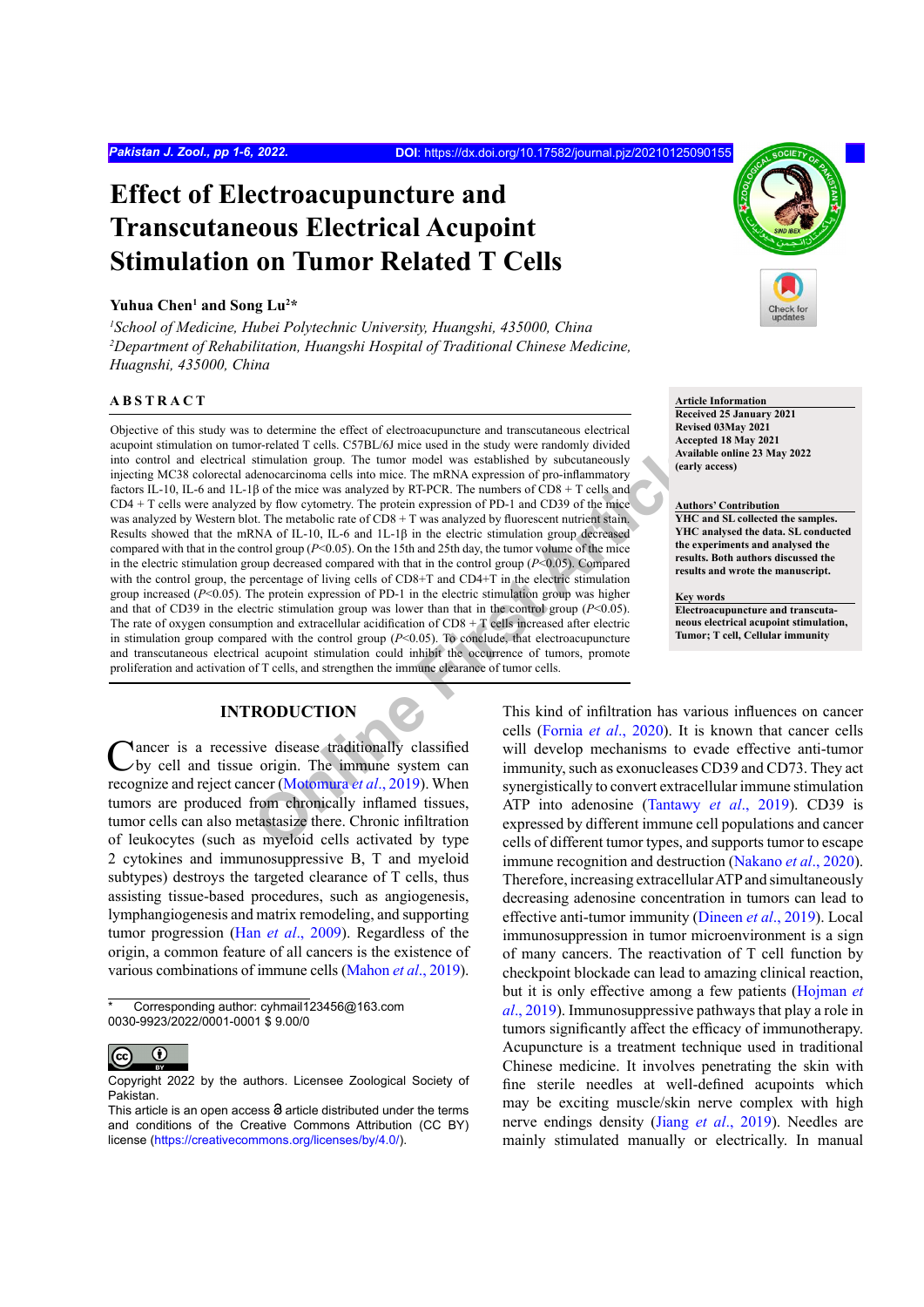acupuncture, the needle should be twisted back and forth. In addition to traditional manual acupuncture, new acupuncture methods, such as electroacupuncture and transcutaneous electrical acupoint stimulation, are becoming more and more popular ([Tamura](#page-5-5) *et al*., 2019). In electroacupuncture, stimulation currents of various parameters are applied to acupoints through needles. At the same time, in transcutaneous electrical acupoint stimulation, electric pulses are transmitted to the skin of acupoints through electrodes ([Huffman](#page-5-6) *et al*., 2019). It has been reported that electroacupuncture and transcutaneous electrical acupoint stimulation can activate the immune system of tumor mice and inhibit the occurrence of tumor to some extent ([Chapman](#page-4-3) *et al*., 2020). The regulatory effects of electroacupuncture and transcutaneous electrical acupoint stimulation on tumor-related T cells have not been reported. In this study, we investigated the regulatory effects of electroacupuncture and transcutaneous electrical acupoint stimulation on tumor-related T cells.

## **MATERIALS AND METHODS**

## *Experimental mice*

C57BL/6J mice (obtained from Jackson Laboratory) were used in experimental research, and they were all raised without specific pathogens. During the experiment, mice were free to eat and drink water. The room temperature was set at  $\pm 22$  2°C. After the experimental treatment, mice were euthanized and received tumor removal. The tumor dissociation kit was used to dissociate the tumor into single cells. All animal studies were conducted according to the protocol approved by the Ethics Committee of Merck Research Laboratory.

# *Mouse tumor model and electrical stimulation group treatment*

C57BL/6J mice were injected subcutaneously with 500,000 syngeneic mouse MC38 colorectal adenocarcinoma cells suspended in phenol red-free DMEM (without additives), and the model was established for about 10 days. Once the average tumor volume reached  $50-60\mu$ mm<sup>3</sup>, the electrical stimulation group would begin to give treatment: mice in the group were kept in a fixed device without anesthesia. The design of this system is not only convenient for acupuncture research, but also makes experimental rats feel comfortable and relieve stress. A pair of stainless steel needles with a diameter of 0.25 mm were inserted into DU26 (depth of 5 mm) and DU16 (depth of 7.5 mm). In EA, continuous wave stimulation was performed at 2 Hz frequency and 0.2 mA intensity for 30 minutes. In TAES, the same transcutaneous instrument and continuous wave were applied to two acupoints for 30

minutes, with frequency of 2 Hz and current intensity of 1 mA. The electrical stimulation group received treatment twice a day until the end of the experiment.

#### *Experimental grouping*

According to the experimental requirements, all mice were randomly divided into the following two groups: control group (mice with tumor model established by subcutaneous injection of syngeneic mouse MC38 colorectal adenocarcinoma cells, n=15); electrical stimulation group (after the mouse tumor model was successfully established, the electrical stimulation group was given transcutaneous electrical acupoint stimulation,  $n=15$ ).

#### *Real-time quantitative PCR*

metrical<br>
metrical<br>
metrical<br>
metrical<br>
metrical<br>
metrical<br>
metrical<br>
metrical<br>
metrical<br>
metrical<br>
metrical<br>
metrical<br>
metrical<br>
metrical<br>
a tumor tissue of mice was<br>
tumor tissue of mice was<br>
tumor-related T cells.<br>
U.S Tumor tissue of mice was extracted, and RNA in a tumor tissue sample was used. cDNA was prepared by using large capacity cDNA reverse transcription kit (Thermo Fisher Scientific). According to the instructions of Fluidigm Biomark Manufacturer (Fluidigm), genespecific preamplification was carried out. Two unlabeled primers (Table I) were used for real-time quantitative PCR of Fluidigm Biomark at a concentration of 900 nmol/L. Each primer was used together with 250 nmol/L FAMlabeled probe (Thermo Fisher Scientific), and TaqMan Universal PCR Master Mix was used together with UNG. Samples and primers were operated on the 96.96 array according to the manufacturer's instructions (Fluidigm). Ubiquitin levels were measured in separate reactions and normalized by the -ΔΔCt method.

#### <span id="page-1-0"></span>**Table I. Primers for RT-PCR.**

| Group        | $5' - 3'$                                       |
|--------------|-------------------------------------------------|
| $II - 10$    | F CCCAGACCCTACTCAGAT<br>R TTGTCGAAGAGAACCTG     |
| II -6        | F GCAGCTACCTTCTTGCCCGTG<br>R GTCGTTGCTCTCTCCTTG |
| $1L-1\beta$  | F AAGTTTCTCCCAAGATACA<br>R AGGCAAATTGGTTATAT    |
| <b>GAPDH</b> | F TCCCTCAAGGTCAGCAA<br>R AGACACAGGATACATT       |

#### *Detection of tumor volume*

Tumor volume was measured twice a week. The tumor size was calculated as follows: tumor volume  $(nm<sup>3</sup>)$  = major axis  $(mm)$  minor axis  $(mm)$  minor axis (mm)/2. Animal health care and experimental procedures were carried out in animal facilities approved by the Health Experimental Center of Japan Health Science Foundation. All the schemes had been approved by the agency's Animal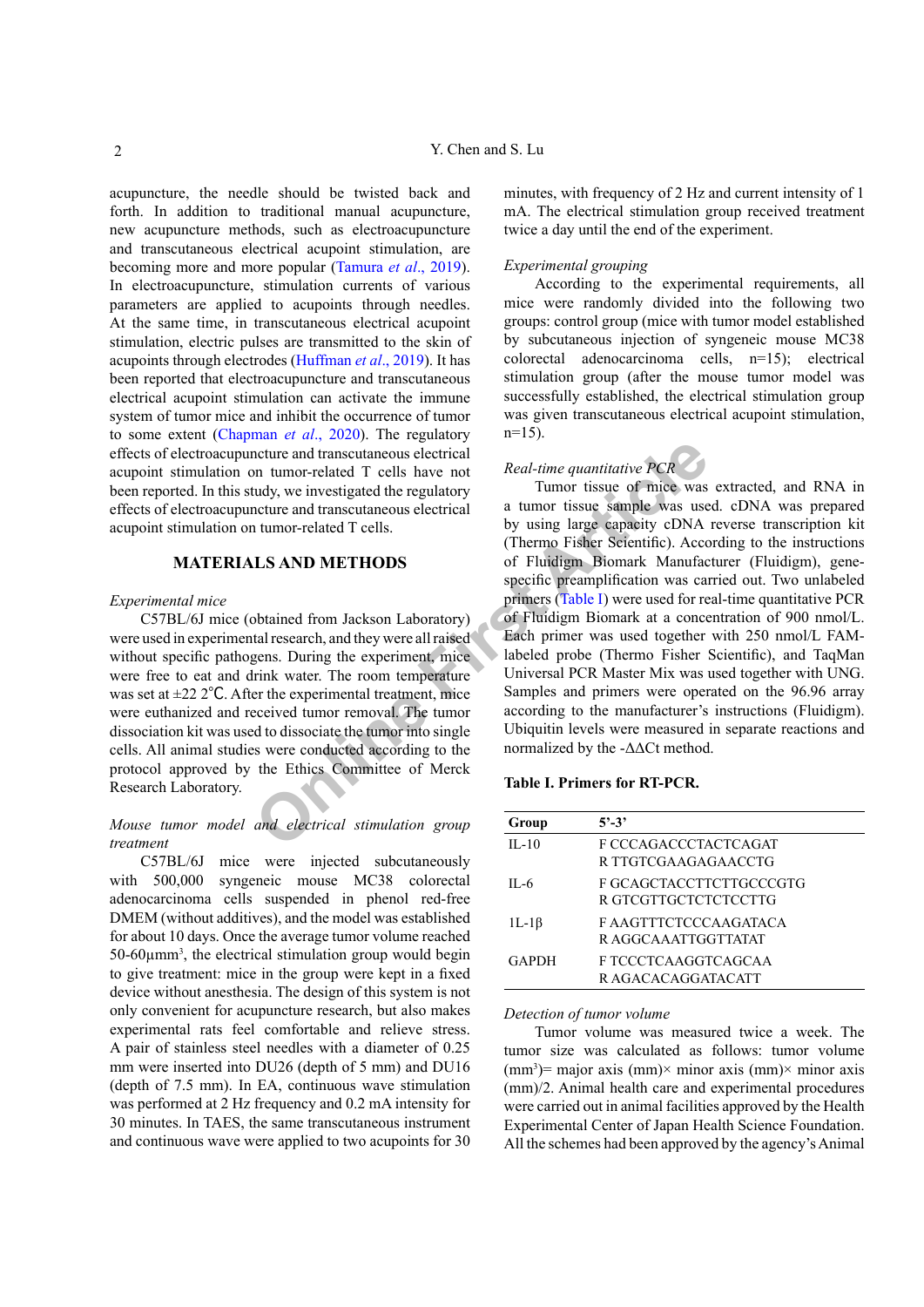Care and Use Committee, and were carried out according to the animal experiment regulations of Eisai Co, Ltd. *T cell separation in vitro and flow cytometry analysis*

Lymphocytes were isolated from the lymph nodes and spleen of naive C57BL/6J mice. Tissue was mechanically destroyed and passed through a 70-μm filter, and ACK lysis buffer (Gibco; cat# A1049201) was used to remove red blood cells. The negative selection kit (Miltenyi Biotec; Catalogue No. 130-104-075) was used to separate CD8+T cells and CD4+T cells. Cells were inoculated in 6-well tissue culture plates with plate-bound antibodies. Isolated T cells were stained in PBS for 30 minutes, washed and analyzed on LSRII or LSRFortessa flow cytometer (BD Biosciences). All flow antibodies were purchased from BD Biosciences as follows: CD8 (# 559250), CD4(#564108). All flow cytometry data were analyzed using Flow Jo (TreeStar software).

#### *Western blot analysis*

**COS (# 559250), CD4(#564108).** CD8 (# 559250), CD4(#564108).<br>
ata were analyzed using Flow Jo<br>
that the percentage of living cell<br>
in mice of two groups was in<br>
timulation ( $P \le 0.05$ ), indicating<br>
by deep anesthesia wit Mice were killed by deep anesthesia with 4% chloral hydrate, and cell lysis was carried out in M-PER buffer (Thermo Fisher Scientific; Catalog No.78501) with 0pierce protease and phosphatase inhibitor cocktail (Thermo Fisher Scientific; catalogue No.88668). The protein expression of PD-1 and CD39 was studied by western blot analysis. Protein homogenate was prepared by rapid homogenization in 10 volumes of lysis buffer (2μmMEDTA, 10μmMEGTA, 0.4%NaF and 20μm MTris-HCl, pH 7.5). For each sample, the preparation concentration of protein lysate was 12μg/ lane, and it was fractionated on 12% SDS-polyacrylamide gel. The electro imprinted protein was transferred to nitrocellulose membrane (Abkim Biotechnology Company). The blot was compared with mouse monoclonal antibody anti-PD-1 (1:1000) and rabbit polyclonal antibody anti-CD39 (1:2000; Abkim Biotechnology Company). PD-1 and CD39 bands on immunoblotting were observed by enhanced chemiluminescence method (ECL kit, Santa Cruz Biotechnology Company). PD-1 and CD39 protein bands and β-actin bands were scanned by ChemiImager 5500 V2.03 software. IDV was calculated by Fluor Chen 2.0 software and normalization was carried out with by β-actin.

## *Absorption measurement of metabolic rate of T cells*

All fluorescent nutrient stains were purchased from Sigma-Aldrich. About 250,000 activated CD8+T cells were placed in 400μLRPMI medium and the concentration of one marker was as follows:  $2-\text{NBDG}$  (100µg/ mL;  $\#$  N13195), BODIPY (1.25μg/mL; D3922), C12-BODIPY (1μmol/L;# D3822) and C16-BODIPY(0.5μmol/L;# D3821). Before washing and surface staining, cells were incubated at 37°C for 30 minutes for flow cytometry analysis.

## *Statistical analysis*

The obtained data were expressed as mean±SD. GraphPad Prism 6.0 was used to analyze the data. (GraphPad Software Inc, Jolla, California, USA). According to chisquare or ANOVA, Tukeys test was performed.  $P \le 0.05$ indicated statistically significant difference.

## **RESULTS**

[Table II](#page-3-0) shows that the effect of electric stimulation on mRNA expression of mouse pro-inflammatory factors (IL-10, IL-6 and 1L-1 $\beta$ ). The mRNA expression of the cytokines is decreased after electrical stimulation (*P<0.05*) [\(Fig. 1](#page-2-0)). The tumor volume was also decreased on 15<sup>th</sup> and 25<sup>th</sup> day after electrical stimulation ( $P < 0.05$ ). The analysis of T lymphocytes by flow cytometry showed that the percentage of living cells of CD8+T and CD4+T in mice of two groups was increased after electrical stimulation  $(P<0.05)$ , indicating that electroacupuncture and transcutaneous electrical acupoint stimulation could promote the activation of T lymphocytes.



<span id="page-2-0"></span>Fig. 1. RT-PCR analysis of pro-inflammatory factor mRNA expression.

[Table III](#page-3-1) shows the effect of electrical stimulation on the protein expression of PD-1 and CD39. The PDI is down regulated, whereas CD39 is upregulated in electrical stimulation group compared with control group(*P<0.05*). [\(Fig. 2](#page-3-2)). In addition, the oxygen consumption rate and rate of extracellular acidification of mouse CD 8+T cells is also increased in the electrical stimulation group than in control group  $(P<0.05)$ , indicating that the metabolism of mouse T cells and their proliferation and activation was promoted in electrical stimulation group.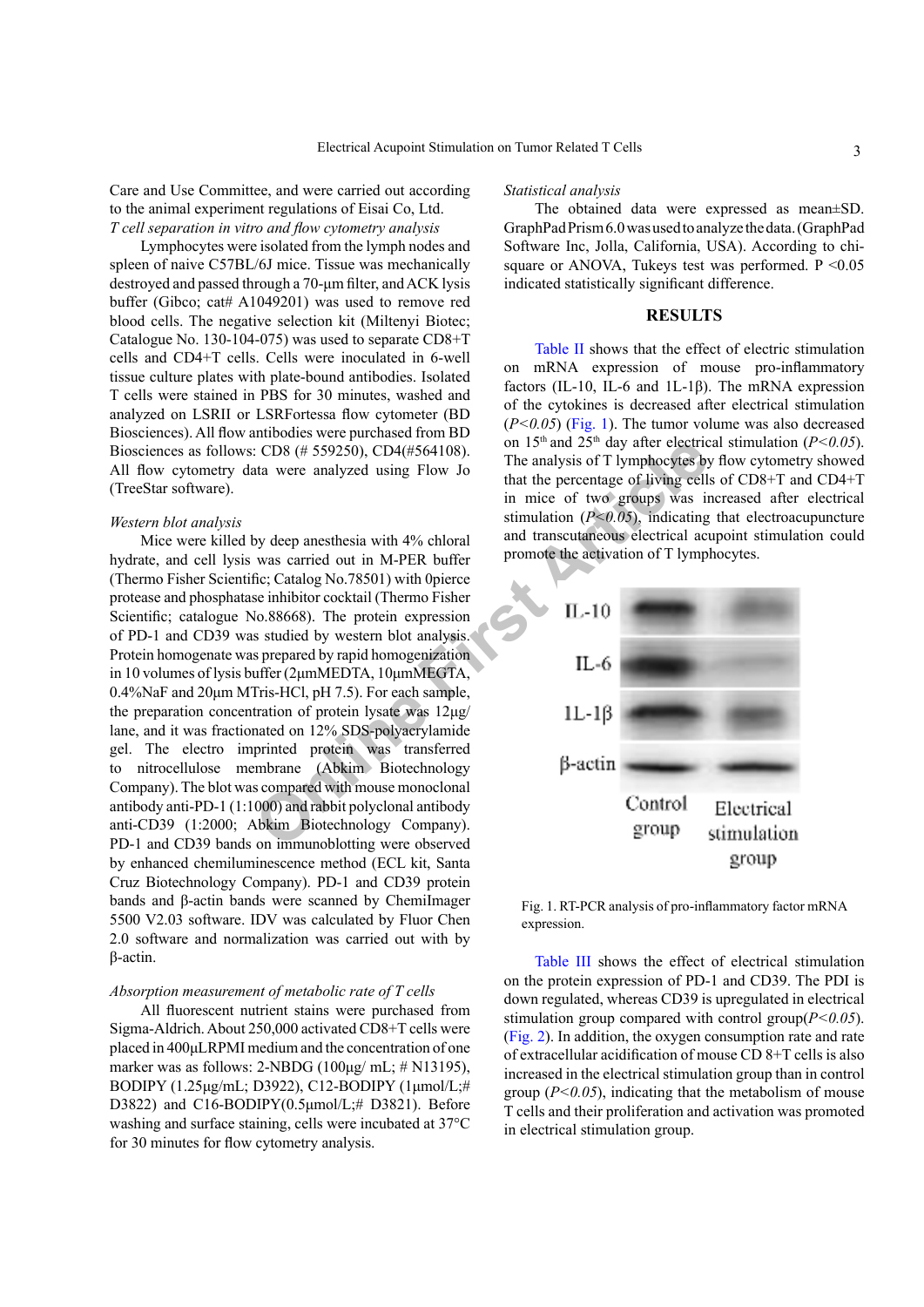|                         |                          | Control group      | <b>Electrical stimulation group</b> | t value | P value |
|-------------------------|--------------------------|--------------------|-------------------------------------|---------|---------|
| $IL-10$                 |                          | $2.16\pm0.24$      | $1.38 \pm 0.12$                     | 5.239   | 0.026   |
| IL-6                    |                          | $2.46 \pm 0.28$    | $1.24 \pm 0.18$                     | 6.175   | 0.014   |
| $1L-1\beta$             |                          | $2.33 \pm 0.25$    | $1.09 \pm 0.11$                     | 5.435   | 0.035   |
| Mouse tumor volume      | $15d$ (mm <sup>3</sup> ) | $637.25 \pm 24.08$ | $418.76 \pm 15.42$                  | 5.638   | 0.034   |
| measurement             | $25d$ (mm <sup>3</sup> ) | $968.45 \pm 38.26$ | 529.15±23.44                        | 4.109   | 0.015   |
| Flow cytometry analysis | $CD8 + T$ (%)            | $15.37\pm4.16$     | $26.52 \pm 6.29$                    | 6.382   | 0.015   |
|                         | $CD4 + T$ (%)            | $19.75 \pm 5.02$   | $30.58 \pm 7.18$                    | 5.074   | 0.037   |

<span id="page-3-0"></span>**Table II. Effect of electrical stimulation on mRNA expression (±s) of pro-inflammatory of cytokines mouse tumor volume and percentage of living cells analyzed by RT-PCR.**

<span id="page-3-1"></span>**Table III. Effect of electrical stimulation on the protein expression of PD-1 and CD39 and metabolism of CD8+T cells by western blot analysis.**

| Group                                 |                                                        | Control group           | <b>Electrical stimulation group</b>                                                                                                                                                                                                                                                                                                                                                                                                                                                                                                                                                                                                                                                                                                                                                  |       | P           |
|---------------------------------------|--------------------------------------------------------|-------------------------|--------------------------------------------------------------------------------------------------------------------------------------------------------------------------------------------------------------------------------------------------------------------------------------------------------------------------------------------------------------------------------------------------------------------------------------------------------------------------------------------------------------------------------------------------------------------------------------------------------------------------------------------------------------------------------------------------------------------------------------------------------------------------------------|-------|-------------|
| $PD-1$                                |                                                        | $1.26 \pm 0.11$         | $2.34 \pm 0.26$                                                                                                                                                                                                                                                                                                                                                                                                                                                                                                                                                                                                                                                                                                                                                                      | 4.608 | 0.022       |
| CD39                                  |                                                        | $2.14 \pm 0.24$         | $1.15 \pm 0.12$                                                                                                                                                                                                                                                                                                                                                                                                                                                                                                                                                                                                                                                                                                                                                                      | 6.371 | 0.031       |
| Metabolism analysis<br>of cd8+t cells | Oxygen consumption rate (pmol/min)                     | $18.35 \pm 2.15$        | 37.24±4.19                                                                                                                                                                                                                                                                                                                                                                                                                                                                                                                                                                                                                                                                                                                                                                           |       | 5.316 0.268 |
|                                       | Extracellular acidification rate (mph/min)             | $13.71 \pm 2.33$        | $25.16 \pm 3.08$                                                                                                                                                                                                                                                                                                                                                                                                                                                                                                                                                                                                                                                                                                                                                                     |       | 4.721 0.017 |
| $PD-1$<br>CD39<br><b>GAPDH</b>        | Electrical<br>Control<br>stimulation<br>group<br>group | reduced the tumor size. | that electroacupuncture and transcutaneous acupoint<br>effectively inhibited the occurrence of tumor cells and<br>According to the concept of nutrition competition in<br>TME between effector T cells and cancer cells, enhancing<br>the ability of T cells to obtain nutrition and utilizing<br>the "adaptability" of nutrition can achieve better tumor<br>clearance rate (Siemens et al., 2020). Therefore, the cell<br>metabolism of CD8+T cells was tested in this study.<br>The oxygen consumption rate and rate of extracellular<br>acidification were increased after electroacupuncture<br>and transcutaneous electrical acupoint stimulation. In<br>this study, electrical stimulation up-regulated oxygen<br>consumption rate and rate of extracellular acidification in |       |             |



<span id="page-3-2"></span>Fig. 2. Western blot analysis.

# **DISCUSSION**

Electroacupuncture and transcutaneous acupoint stimulation are modern therapies derived from traditional acupuncture, which have attracted increasing attention in recent years (La *et al*[., 2019](#page-5-7)). Acupuncture as an ancient non-drug therapy originated in China has been widely used all over the world in recent years. Recently, more and more studies have shown that acupuncture can effectively regulate the function of the immune system (Wei *et al*[., 2020](#page-5-8)). In this study, the mice with tumor were used as the research objects, and the regulatory effects of electroacupuncture and transcutaneous acupoint stimulation on T cells were investigated. It was found

According to the concept of nutrition competition in TME between effector T cells and cancer cells, enhancing the ability of T cells to obtain nutrition and utilizing the "adaptability" of nutrition can achieve better tumor clearance rate (Siemens *et al*., 2020). Therefore, the cell metabolism of CD8+T cells was tested in this study. The oxygen consumption rate and rate of extracellular acidification were increased after electroacupuncture and transcutaneous electrical acupoint stimulation. In this study, electrical stimulation up-regulated oxygen consumption rate and rate of extracellular acidification in CD8+T cells in vivo. Tumor cells outperform T cells in nutrition competition, which is one of the mechanisms of tumor immunosuppression. Lee *et al*[. \(2019](#page-5-10)) found that enhancing the metabolism of tumor cells can transform murine tumor regression lines into progressive cancers ([Lee](#page-5-10)  *et al*[., 2019\)](#page-5-10). Under the condition of nutrition competition, it may be beneficial to promote T cell metabolism with electrical stimulation. Immune cell metabolism is increasingly appreciated because of its influence on immune cell function. Here, we clarified some metabolic effects of electrical stimulation group on T lymphocytes in tumor, so as to better understand the mechanism of tumor clearance. At present, combined tumor treatment schemes are attracting increasing attention. Understanding the mechanism of increased metabolism by electroacupuncture and transcutaneous electrical acupoint stimulation can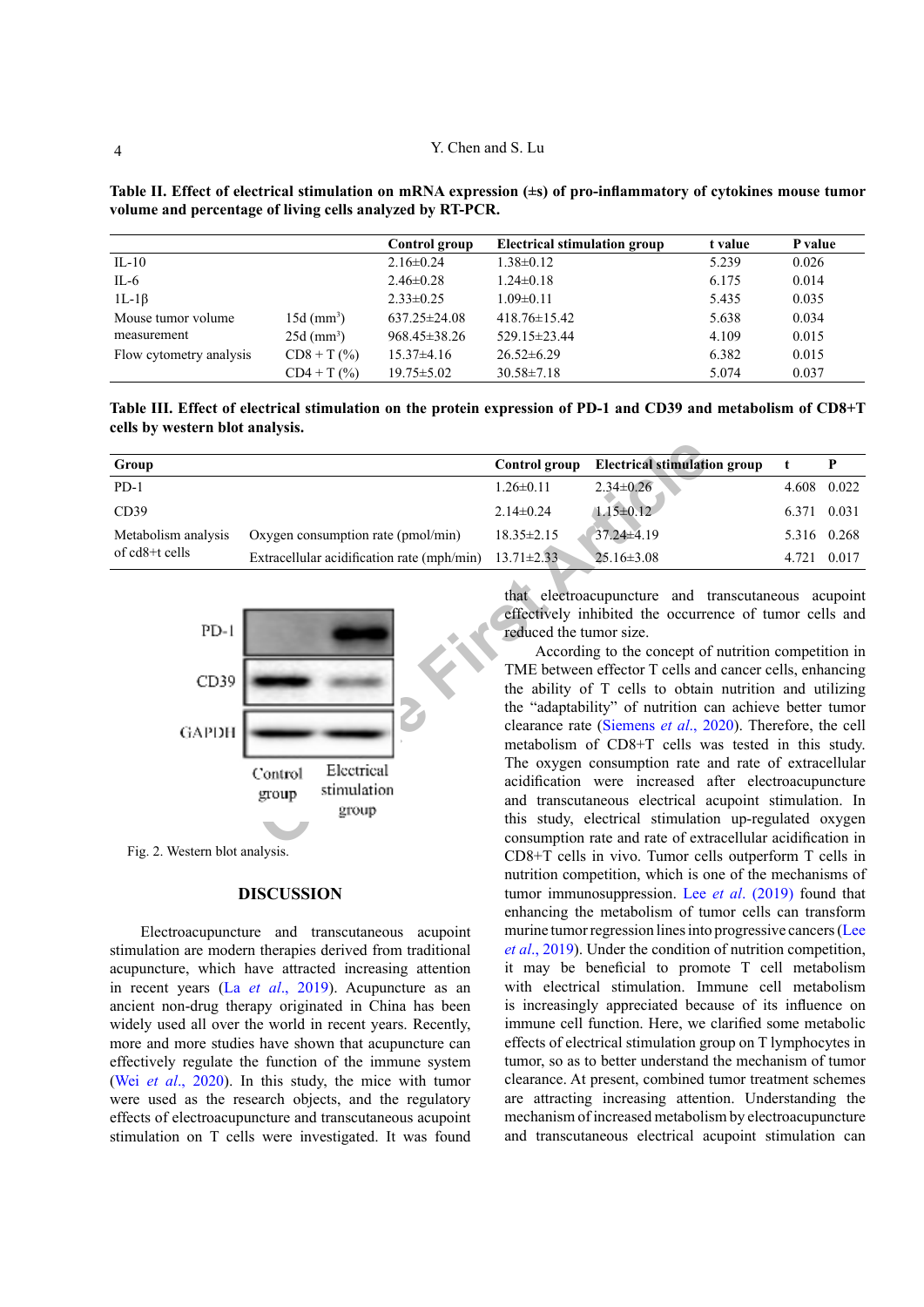save the environment of T cell proliferation and effector function. It is necessary to make people better understand the role of small molecules combined with immunotherapy in regulating immune cell metabolism. These insights may lead to enhanced treatment strategies, thus improving the prognosis of patients.

**Example 18 and 18 and 18 and 18 and 18 and 18 and 18 and 18 and 18 and 18 and 18 and 18 and 18 and 18 and 18 and 18 and 18 and 18 and 18 and 18 and 18 and 18 and 18 and 18 and 18 and 18 and 18 and 18 and 18 and 18 and 18** To further enhance the efficacy of cancer immunotherapy, the strategy of targeting tumor immune escape and/or resistance mechanism is of clinical significance. More and more evidences show that extracellular adenosine produced by extracellular nucleotide CD39 is the key metabolite that negatively regulates anti-tumor immunity ([Stavrakis](#page-5-11) *et al*., 2020). As we all know, Treg promotes tumor progression by inhibiting anti-tumor immunity. It is known that many mouse tumor models can be infiltrated by Treg, and their depletion usually improves the anti-tumor immune response. In addition, the increased number of Treg is associated with poor prognosis of various types of human cancers ([Chen and Zhong, 2013](#page-4-4)). Treg in tumor-bearing hosts is known to express CD39. Immune escape of cancer cells is the main mechanism of cancer malignant tumors, which is mainly due to the failure of CD8+T cells to recognize tumor antigens. PD-1 signaling pathway is the key regulator of CD8+T cell failure (Voloshin *et al*., [2020](#page-5-12)). Our study has proved that the CD39 decreased in mice after electrical stimulation. The improvement of Treg density by tumor infiltrating CD8+T cells indicated the re-enhanced anti-tumor immunity, and the induction treatment effect could be enhanced by anti-PD-1 antibody. According to the research results, the protein expression of PD-1 in electrical stimulation group was higher than that in control group, indicating that electrical stimulation inhibited the occurrence of immunosuppression and enhanced the tumor immune effect of T cells. Secondly, the decrease of CD39 expression led to the decrease of ATP degradation in tumor microenvironment and caused an increase in the proliferation of CD8+effector T cells, thus potentially improving the anti-tumor T cell response.

Anti-tumor immune response usually depends on treatment time. Recent findings show that about one week of analysis is enough to reveal the changes of immune cell population. In our study, flow cytometry analysis also showed that the electrical stimulation induced the activation of CD8+T and CD4+T cells after treatment. As a physiological countermeasure to improve the harmful overactivation of innate immunity, compensatory anti-inflammatory reactions usually occur, including secretion of anti-inflammatory cytokines by monocytes and T cells (such as IL-10 and IL-6), down-regulation of inflammatory cell surface receptors on neutrophils and weakening of monocyte response to bacterial endotoxin,

which is known to cause transient immunosuppression ([Keilani](#page-5-13) *et al*., 2019). Usually, this immunosuppression is temporary and usually return to normal. However, when it is serious and persistent in some cases, this immune imbalance is considered as the cause of postoperative infection complications. Long-lasting immunosuppressive reaction is still a clinical challenge. Our research found that electrical stimulation balanced the inflammatory reaction caused by tumor reaction and reduced the mRNA expression of IL-10, IL-6 and 1L-1β.

To sum up, electroacupuncture and transcutaneous electrical acupoint stimulation has been proved to inhibit the occurrence of tumor cells and promote the proliferation and activation of T cells, thus enhancing the immune clearance of tumor cells.

*Statement of conflict of interest*

The authors have declared no conflict of interest.

# **REFERENCES**

- <span id="page-4-3"></span>Chapman, E.J., Edwards, Z., Boland, J.W., Maddocks, M., Fettes, L., Malia, C., Mulvey, M.R., Bennett, M.I., 2020. Practice review: Evidence-based and effective management of pain in patients with advanced cancer. *Palliat. Med*., **34**: 444-453. <https://doi.org/10.1177/0269216319896955>
- <span id="page-4-4"></span>Chen, M.J. and Zhong, J.C., 2013. Logotherapy method for creating and treatment of patients with advanced cancer and its preliminary evaluation. *Med. Philos*., **34**: 69-72.
- <span id="page-4-2"></span>Dineen, J., Maus, D.C., Muzyka, I., See, R.B., Cahill, D.P., Carter, B.S., Curry, W.T., Jones, P.S., Nahed, B.V., Peterfreund, R.A. and Simon, M.V., 2019. Factors that modify the risk of intraoperative seizures triggered by electrical stimulation during supratentorial functional mapping. *Clin. Neurophysiol*., **130**: 1058-1065. [https://doi.](https://doi.org/10.1016/j.clinph.2019.03.006) [org/10.1016/j.clinph.2019.03.006](https://doi.org/10.1016/j.clinph.2019.03.006)
- <span id="page-4-1"></span>Fornia, L., Rossi, M. and Rabuffetti, M., 2020. Direct electrical stimulation of premotor areas: different effects on hand muscle activity during object manipulation*. Cereb Cortex*, **30**: 391-405. [https://](https://doi.org/10.1093/cercor/bhz139) [doi.org/10.1093/cercor/bhz139](https://doi.org/10.1093/cercor/bhz139)
- <span id="page-4-0"></span>Han, J., Ran, X.Z. and Ai, G.P., 2009. Norepinephrine improves bone marrow mesenchymal stem cells proliferation through AR/PKC-dependent signaling. *J. Third Milit. Med. Univ*., **31**: 2295- 2298.
- Hojman, P., Brolin, C. and Nørgaard-Christensen, N., 2019. IL-6 release from muscles during exercise is stimulated by lactate-dependent protease activity.